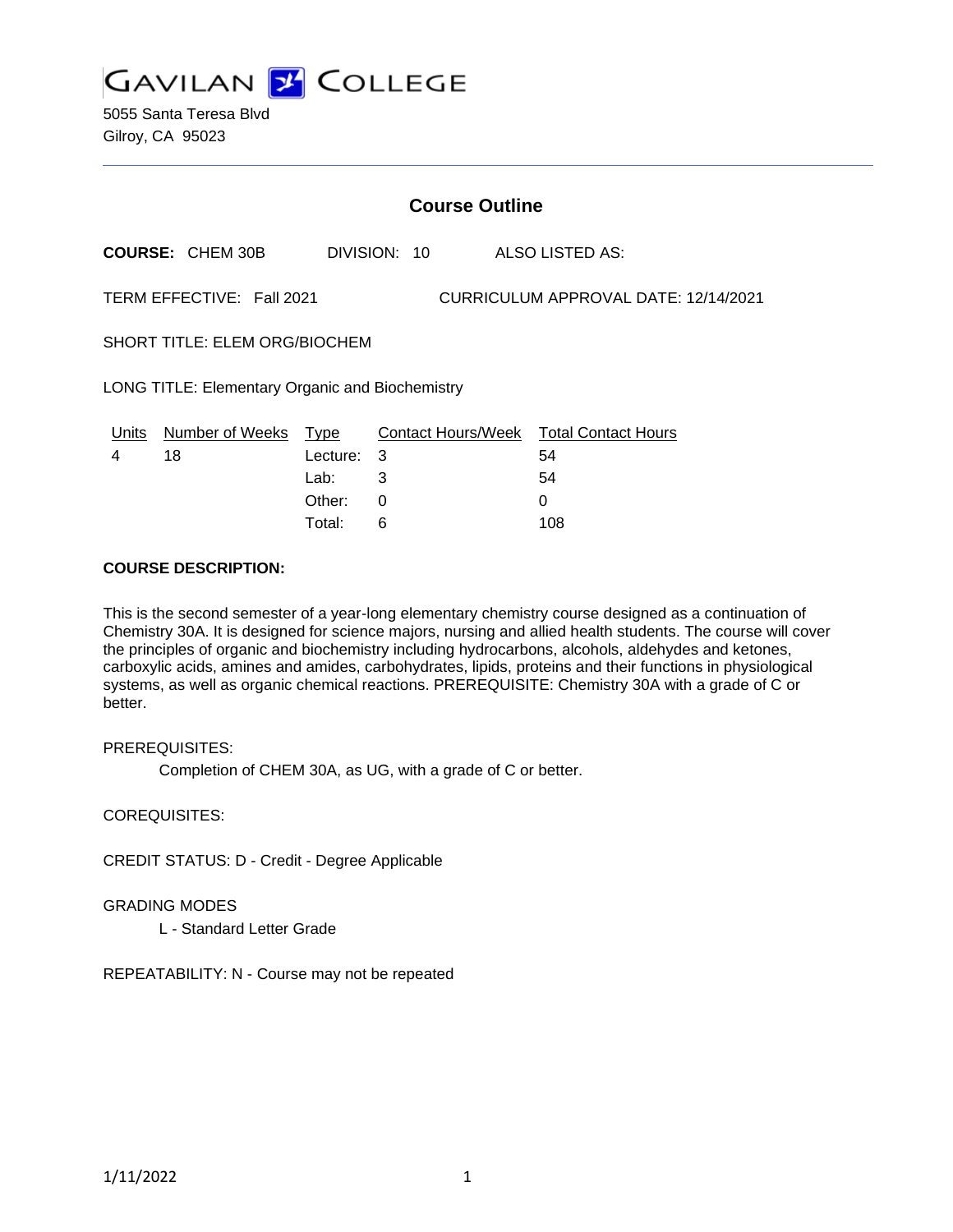SCHEDULE TYPES:

02 - Lecture and/or discussion

03 - Lecture/Laboratory

04 - Laboratory/Studio/Activity

04B - Laboratory - LEH 0.75

- 05 Hybrid
- 71 Dist. Ed Internet Simultaneous
- 72 Dist. Ed Internet Delayed
- 73 Dist. Ed Internet Delayed LAB

73B - Dist. Ed Internet LAB-LEH 0.75

# **STUDENT LEARNING OUTCOMES:**

By the end of this course, a student should:

1. Draw and name structures containing common mono-functional organic molecules and differentiate functional groups when they appear in an organic structure, relate the physical and chemical properties of compounds containing these groups with the structure of each functional classification.

2. Distinguish roles of four major classes of bio-molecules in living cells.

3. Compare and contrast the processes of DNA replication and transcription, RNA translation, and common types of mutations.

4. Describe the major biochemical components in metabolism.

## **COURSE OBJECTIVES:**

By the end of this course, a student should:

- 1. Identify major classes of organic compounds including the various functional groups.
- 2. Identify alkanes and cycloalkanes including physical/chemical properties, isomers, structures and nomenclature.

3. Identify alkenes, alkynes and benzene compounds including unsaturation, physical/chemical properties, isomers, structures and nomenclature.

4. Compare, contrast, and analyze the chemical reactions of alkenes, alkynes and benzene compounds.

5. Identify alcohols, phenols, ethers, and thiols including physical/chemical properties, structures, and nomenclature.

6. Compare, contrast, and analyze the chemical reactions of alcohols, phenols, ethers, and thiols.

- 7. Identify aldehydes and ketones including physical/chemical properties, structures, and nomenclature.
- 8. Compare, contrast, and analyze the chemical reactions of aldehydes and ketones.

9. Identify carboxylic acids and esters including physical/chemical properties, structures, and nomenclature.

10. Compare, contrast, and analyze the chemical reactions of carboxylic acids and esters.

11. Identify amines and amides including physical/chemical properties, isomers, structures and nomenclature.

12. Compare, contrast, and analyze the chemical reactions of amines and amides.

13. Describe stereochemistry including isomerism, chirality, optical activity, and analyze the assignment of configuration of organic molecules.

14. Identify carbohydrates and lipids including physical/chemical properties, isomers, structures, and nomenclature.

15. Compare, contrast, and analyze the chemical reactions of carbohydrates and lipids.

16. Identify amino acids and proteins including physical/chemical properties, structures and nomenclature.

17. Compare, contrast, and analyze the chemical reactions of amino acids and proteins.

18. Identify nucleic acids, DNA and RNA including physical/chemical properties, structures, and nomenclature.

19. Compare, contrast, and analyze the chemical reactions of nucleic acids, DNA, and RNA.

20. Collect and analyze laboratory experimental data and solve related chemical problems.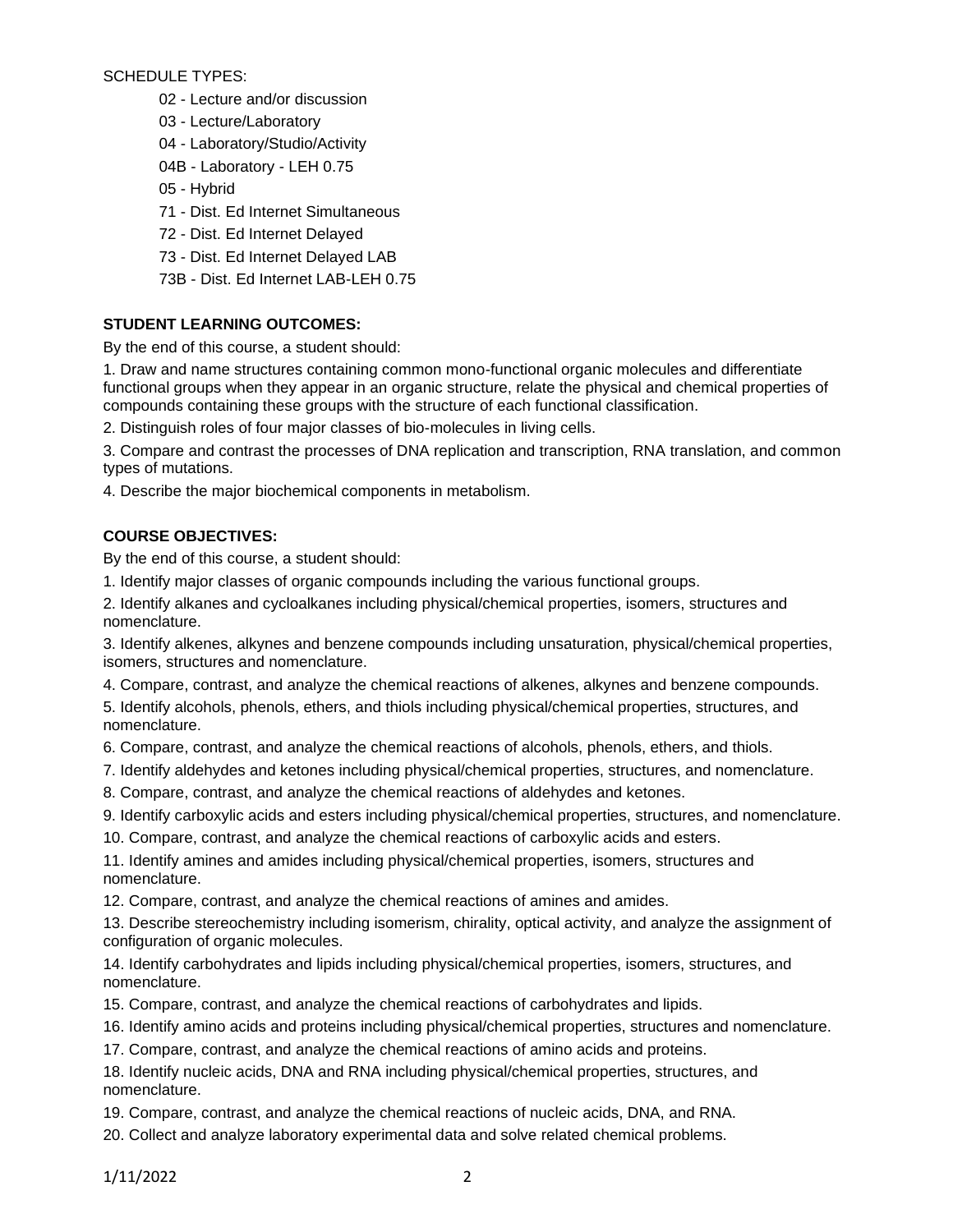# **CONTENT, STUDENT PERFORMANCE OBJECTIVES, OUT-OF-CLASS ASSIGNMENTS**

Curriculum Approval Date: 12/14/2021 **LECTURE CONTENT:** 4 Hours Organic Chemistry: Saturated Hydrocarbons (alkanes and cycloalkanes) 6 Hours Unsaturated Hydrocarbons (alkenes and alkynes) 6 Hours Alcohols, Phenols, Ethers, and Thioalcohols 6 Hours Aldehydes and Ketones 6 Hours Carboxylic Acids and Esters 6 Hours Amines and Amides 6 Hours Stereoisomerism and Chirality 3 Hours **Carbohydrates** 3 Hours Lipids 3 Hours **Proteins** 3 Hours Nucleic Acids 2 Hours Final Exam

## **LAB CONTENT:**

3 Hours Locker Check-In and Safety 3 Hours Isomerism: alkanes and cycloalkanes 6 Hours Hydrocarbons, Structure and Solubility: alkenes, alkynes, and benzene compounds 6 Hours Oxidation of Alcohols: alcohols, phenols, ethers, and thioalcohols 6 Hours Oxidation of Carbonyl Compounds: aldehydes and ketones 6 Hours Esterification, Synthesis of Aspirin: carboxylic acids and esters 3 Hours Basicity of Amines: amines and amides 6 Hours Optical Activity: stereochemistry, isomerism, chirality, optical activity, and specific rotation 3 Hours Test for Carbohydrates, Determination of Ascorbic Acid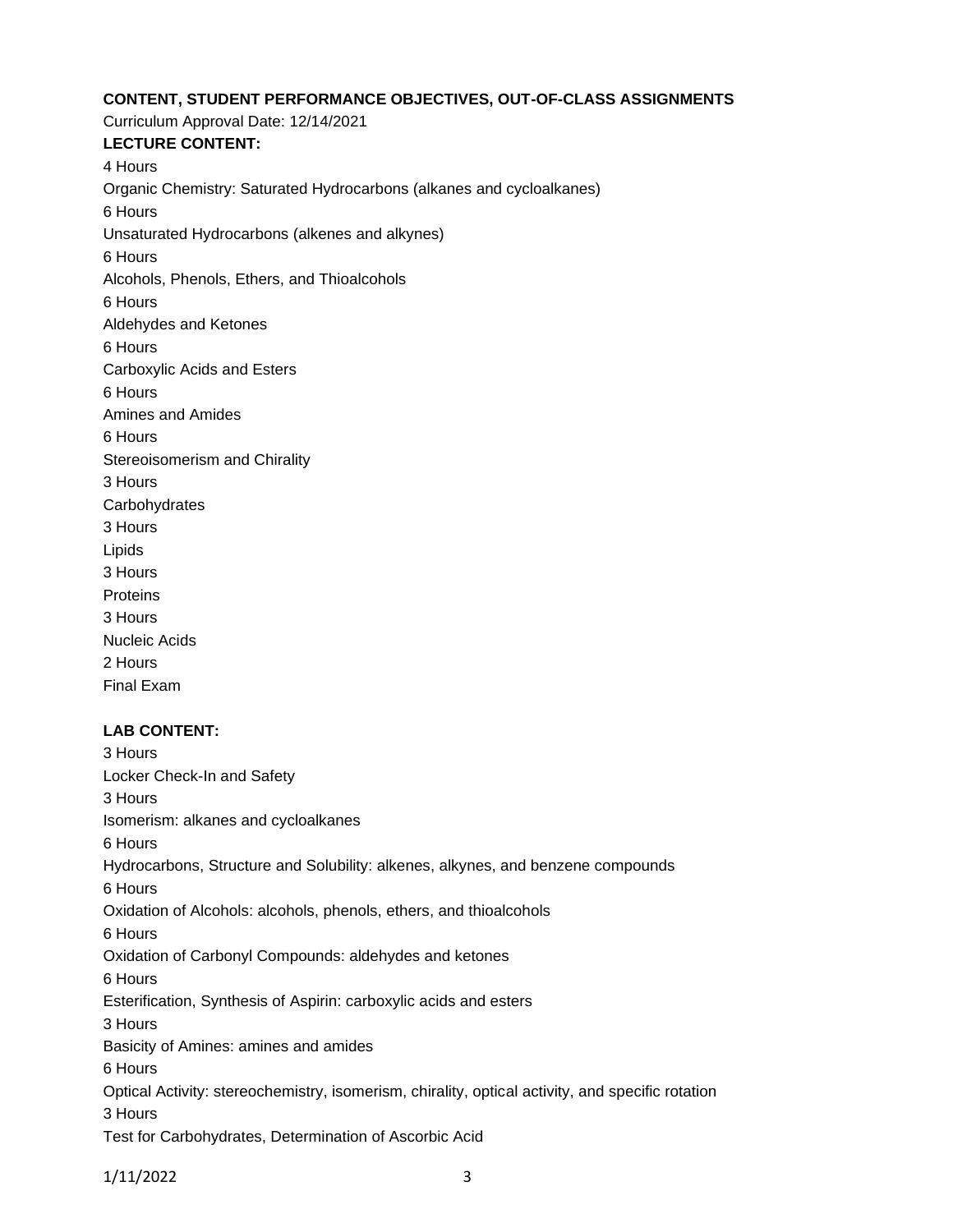3 Hours Test for Lipids 6 Hours DNA Fingerprinting 3 Hours Lab Exam and Locker Check-Out

## **METHODS OF INSTRUCTION:**

Instruction is by lecture, class discussion, lecture, demonstration, small group problem solving, laboratory work projects, homework and exams.

## **OUT OF CLASS ASSIGNMENTS:**

Required Outside Hours 78 Assignment Description Assigned reading, homework, other written assignments Required Outside Hours 30 Assignment Description Lab-based projects

## **METHODS OF EVALUATION:**

Writing assignments Evaluation Percent 25 Evaluation Description Written Homework Lab Reports Other: Extra Credit report on an organic chemistry topic. Problem-solving assignments Evaluation Percent 75 Evaluation Description Homework Problems Lab Reports **Quizzes** Exams

## **REPRESENTATIVE TEXTBOOKS:**

Fundamentals of General, Organic, and Biological Chemistry, 8th ed, McMurry, J., Ballantine, D.S., Hoeger, C.A., Peterson, V.E., Pearson/Prentice Hall Publishing, 2017. ISBN: 9780321750839 12 Grade Verified by: D. Clark

D. Clark, G. Burce, E. Kilby. Gavilan College Chem 30B Laboratory Manual. Premium Source Publishing. Updated periodically.

## **RECOMMENDED MATERIALS:**

Study Guide & Solution Manual, 8th ed., J. McMurry, D.S. Ballantine, C.A. Hoeger, V.E. Peterson, Pearson/Prentice Hall Publishing, 2016. ISBN: 9780321776167 12 Grade Verified by: D. Clark

1/11/2022 4